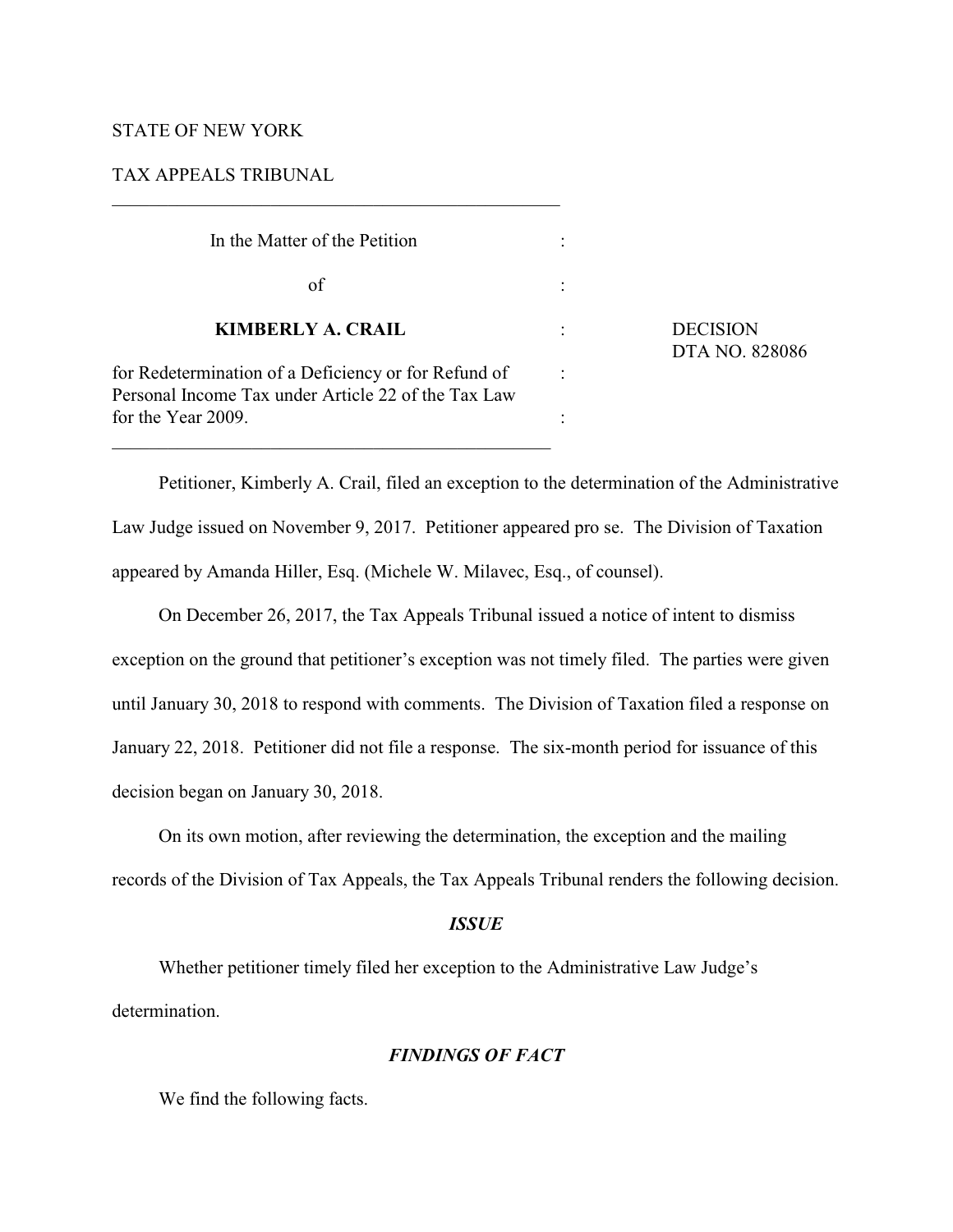1. On November 9, 2017, the Division of Tax Appeals mailed the determination of the Administrative Law Judge by certified mail to petitioner at the address listed on her petition.

2. Petitioner filed an exception to the determination, which was received by the Office of the Secretary to the Tax Appeals Tribunal (Tribunal) on December 18, 2017. The envelope containing the exception bore a United States Postal Service (USPS) postmark of December 15, 2017.

3. On December 26, 2017, this Tribunal issued a notice of intent to dismiss exception on the ground that petitioner's exception was not timely filed.

### *OPINION*

Notice of an administrative law judge determination is given by registered or certified mail and is complete upon placing such determination, in a post-paid properly addressed envelope, in the exclusive care and custody of the USPS (20 NYCRR 3000.23 [a]). In this case, the Division of Tax Appeals properly gave notice of the determination to petitioner on November 9, 2017 (*see* finding of fact 1). A party has 30 days from the date of such mailing to file an exception or to request an extension of time to file an exception (Tax Law § 2006 [7]). Thus, petitioner's exception to the determination or request for an extension of time to file an exception was due on or before December 11, 2017. Petitioner filed her exception on December 15, 2017 (*see* 20 <sup>1</sup> NYCRR 3000.22 [a] [1] [date of USPS postmark on envelope is deemed date of filing]).

In her exception, petitioner explained the filing delay by stating that she incorrectly remembered that she had 60 days instead of 30 to file her exception. Petitioner also explained that she was suffering from three broken bones in her right hand at the time the determination

-2-

<sup>&</sup>lt;sup>1</sup> December 9, 2017 is the 30<sup>th</sup> day from November 9, 2017. As December 9, 2017 fell on a Saturday, the exception was required to be filed by Monday, December 11, 2017 (*see* General Construction Law §§ 20, 25-a).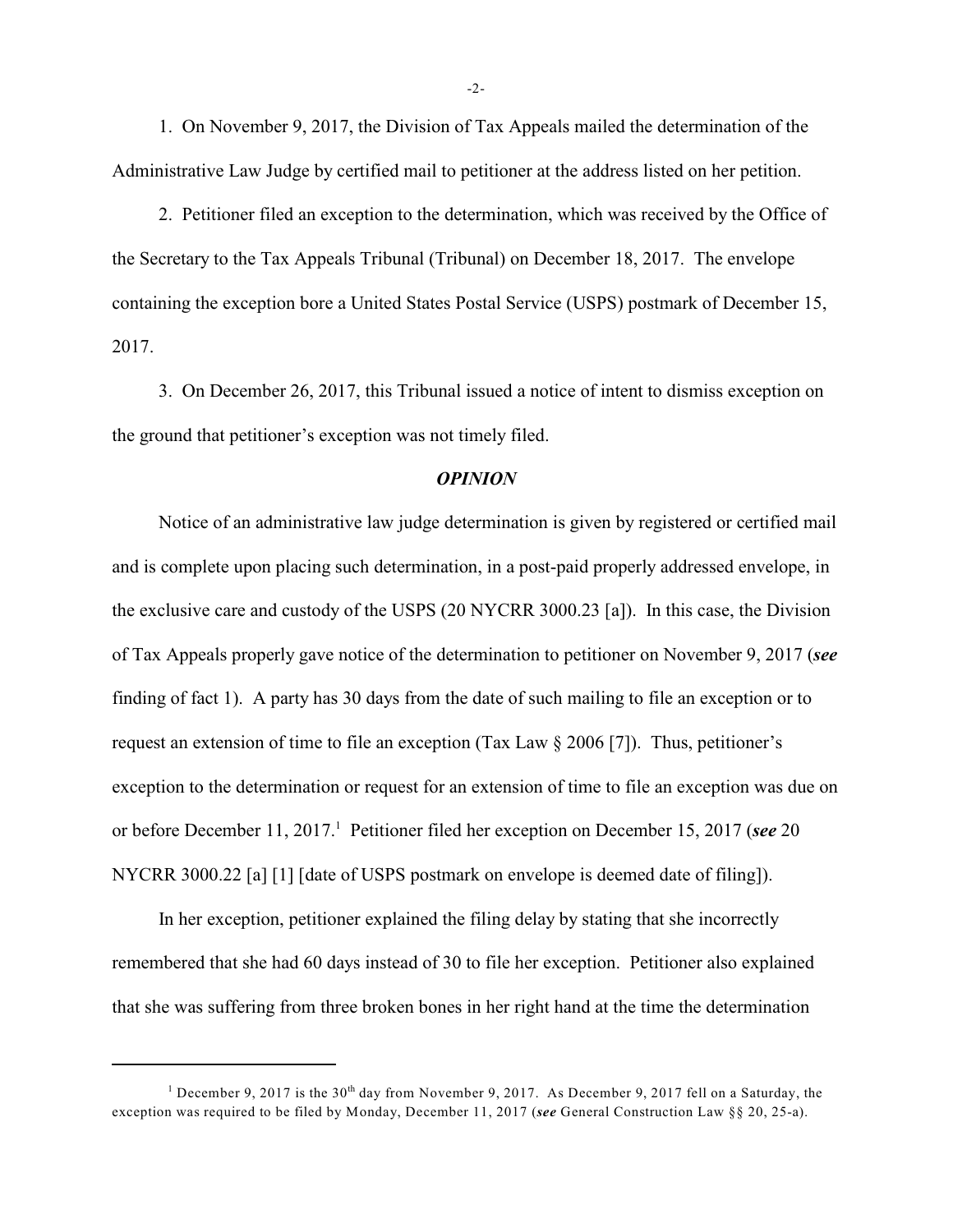was issued through the time the exception or request for an extension to file an exception was due. Petitioner also provided documents in support of her assertions regarding the injury.

While it appears that petitioner may have had good cause to request an extension of time to file her exception pursuant to Tax Law § 2006 (7), the facts are that neither an extension request nor an exception was filed prior to the due date. Therefore, the exception was not timely filed as required by Tax Law § 2006 (7) and this Tribunal lacks jurisdiction to review it (*see e.g. Matter of Marthone*, Tax Appeals Tribunal, March 23, 2018).

Accordingly, on the Tax Appeals Tribunal's own motion, the exception of Kimberly A. Crail is dismissed.